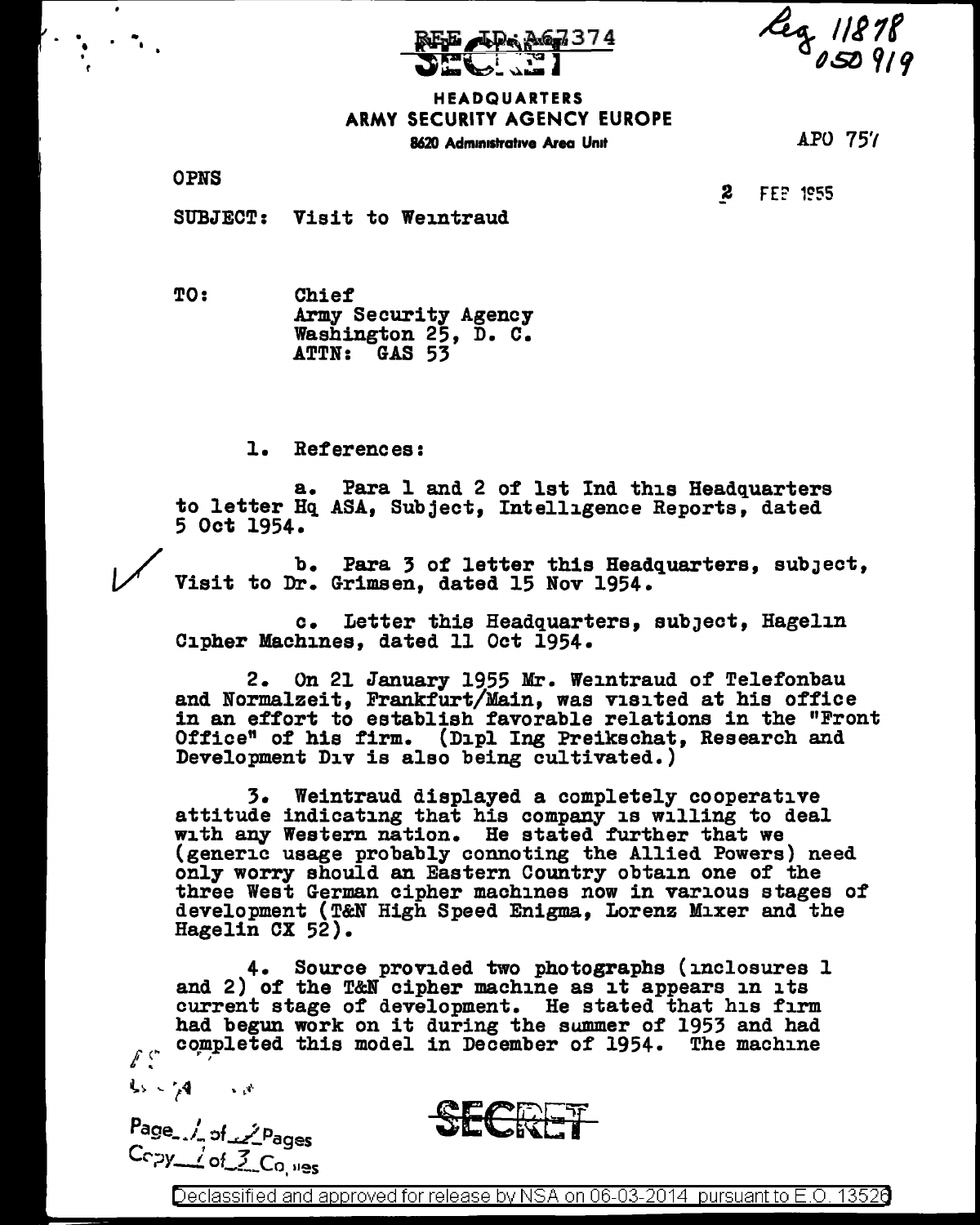

 $EO 3.3(h)(2)$ PL.86-36/50 USC 3605

OPNS SUBJECT: Visit to Weintraud

is still in the development stage and should be ready for marketing by December of this year. Although no changes are planned in the lower portion of the machine containing the keyboard, tape and tape-printer, experiments directed toward redesign for compactness are in the offing.

5. The machine is to be used in conJunction with teleprinters and will operate at a speed of seven char-<br>acters per second. Source confirmed Dr. Grimsen's statement that

6. Weintraud recommended that Dr. Huettenhain be contacted if further information concerning the current cryptologic developments in West Germany is desired. However in as much as Dr. Huettenhain is a OCAHICOG source such a course of action is not deemed advisable. Weintraud pointed out that cryptologic information is not held as secret and that Dr. Huettenhain would prob-<br>ably be entirely cooperative. He gave Huettenhain's address as follows:

> Dr. Erich Huettenhain Studiengesellschaft zur Foerderung Wissenschaftlicher Arbeit mbh. Mehlem b. Bonn<br>Mainzerstr. 70 Tel Godesberg 5229--12032

FOR THE CHIEF:

Incl<br>1. Photo of Cipher Machine CHARLES E. CHAMBERS

2 Incl<br>1. 1

•. :I

2. Photo of Cipher Machine Asst ADJ w/operator

Page <u>2</u> of 2 Pages Copy./of.3.Copies

**SECRET**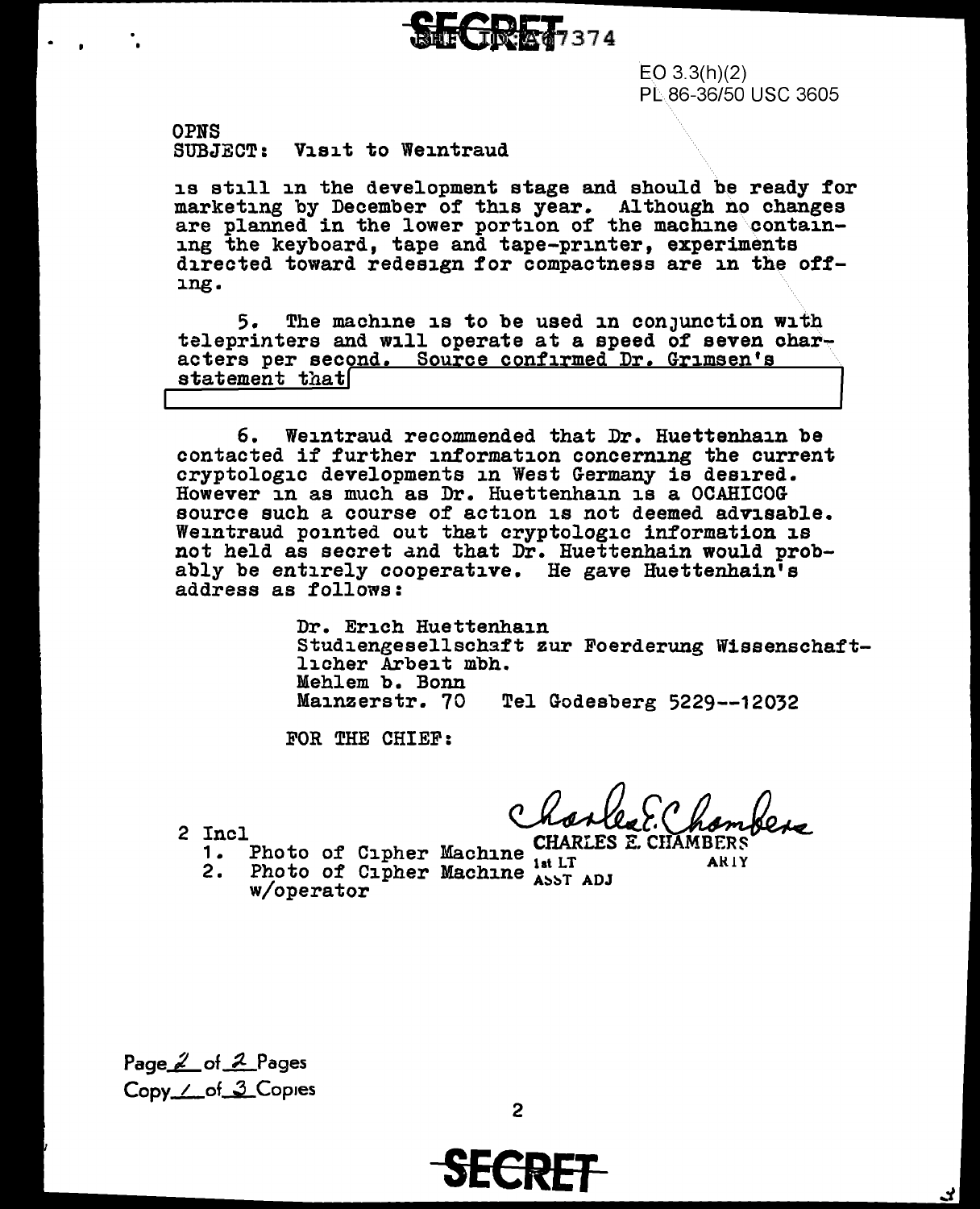$\equiv$ REF ID: A67374 i<br>E 僃 é  $\Box$  $z = 4$ 

 $I$ NCL  $# 1$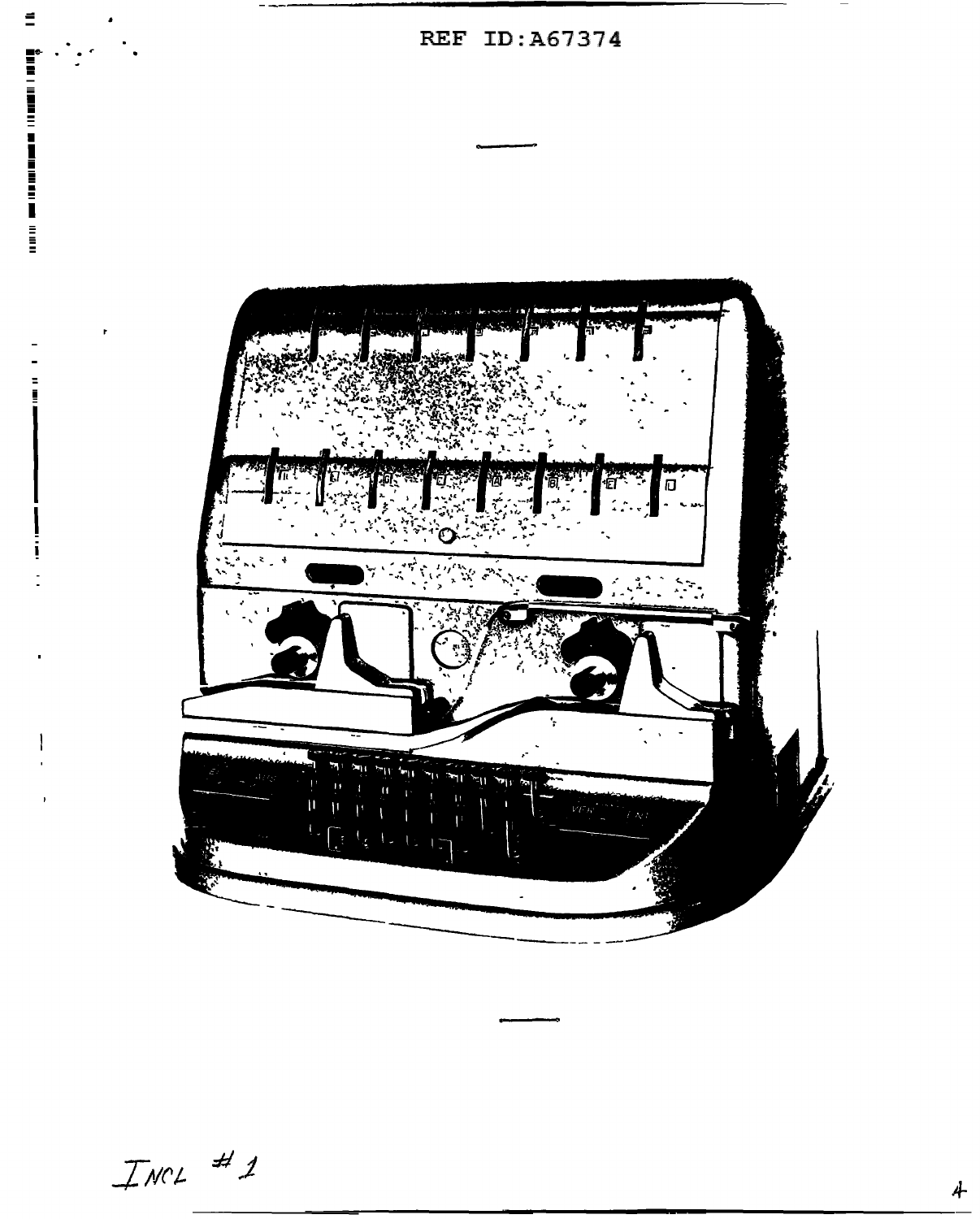REF ID:A67374

 $\mathbf{r}$ 



 $\mathcal{A}$ 坏 マンマ